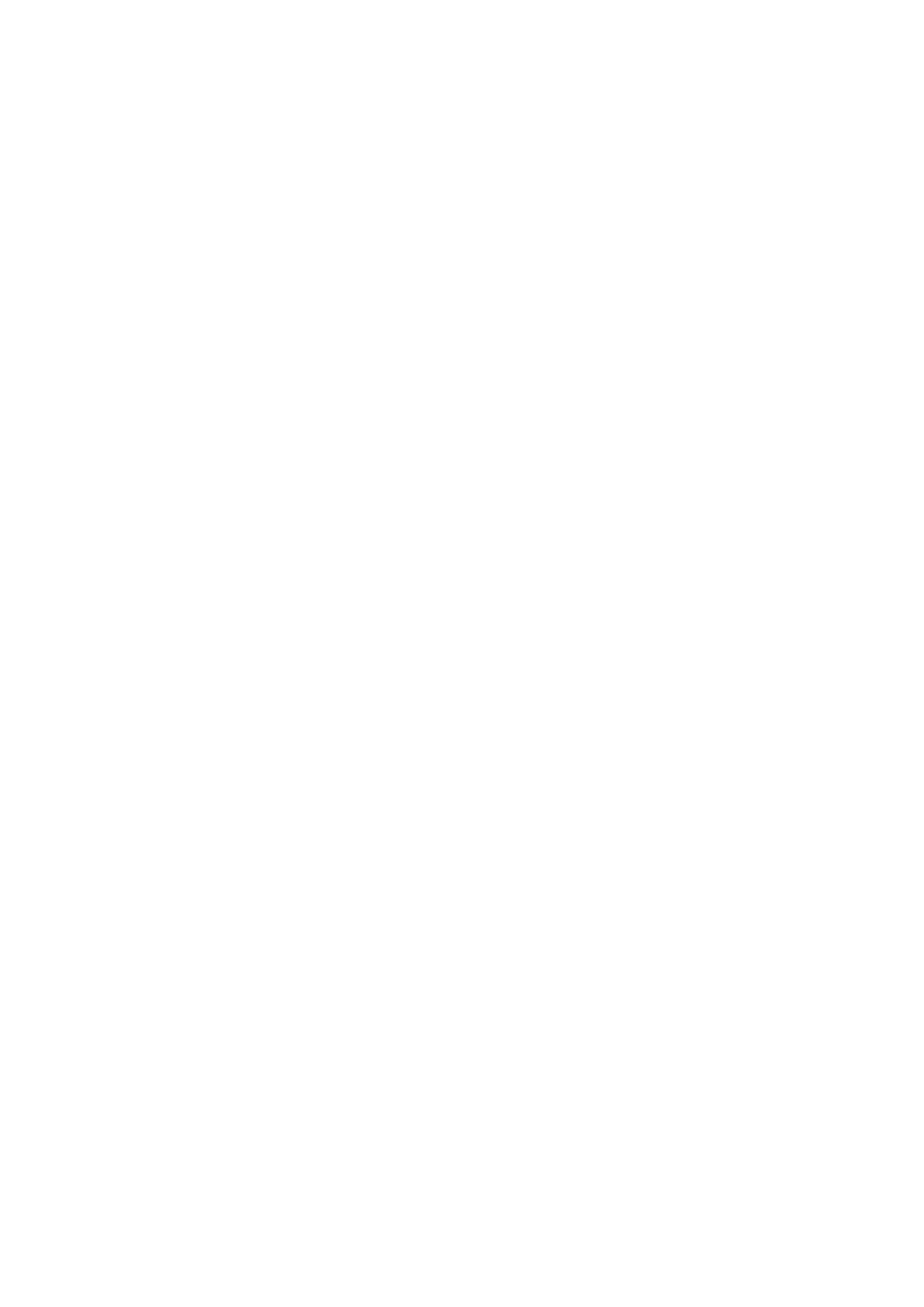# General Terms and Conditions of Supply

Suvalot

- C. the payment of the cost of replacing the goods or of acquiring equivalent goods ;or
- D. the payment of the cost of having the goods repaired; and
- (ii) if the breach relates to services–
	- A. supplying of the services again; and
	- B. the payment of the cost (for the period of the breach) of having the services supplied again.
- **(d)** In no circumstances are we liable for any indirect, secondary or consequential loss(including among other things, loss of profits, loss of business, loss of bargain, loss of income or business interruption) that you or anyone else may suffer.
- **(e)** For all other liability we may be liable for, our liability will not exceed the total of any tax invoice you have paid to us that relates to such liability arising.
- **(f)** You indemnify us (on a full indemnity basis including all legal costs and expenses) against any claim, loss or damage we suffer to the extent that it arises from:
	- (i) any act or omission by you;
	- (ii) any breach of any law by you;
	- (iii) any breach of a customer contract; by you or anyone receiving the goods and services or the benefit of them.

#### **14. Substitution and Repairs**

We reserve the right to:

- **(a)** substitute goods with ones that are of the same or similar quality where goods that you order are not available – in which case we will endeavour to advise you of this;
- **(b)** to vary the design of the goods at our absolute discretion to provide for the required purpose.

#### **15. Cancellation**

- **(a)** You acknowledge and agree that if you cancel a customer contract, we may suffer loss and damage, and we reserve our rights to recover such loss and damage from you. In the event we have suffered loss and damage, you agree to release us any deposit you have paid us, as compensation towards such loss and damage, without prejudice to any of our rights.
- **(b)** We may end a customer contract at anytime if:
	- (i) you breach any term of your customer contract, including non payment;
	- (ii) we deem you (in our absolute discretion) to be an unacceptable credit risk;
	- (iii) you are declared bankrupt;
	- (iv) you have been served with a bankruptcy notice, creditor's petition or winding up application;
	- (v) you are insolvent, or we have reason to believe that you are insolvent (in our absolute discretion);
	- (vi) you are placed under management, or have a receiver and manager appointed, or you go into voluntary administration or liquidation;
	- (vii) we are unable to perform our obligations under a customer contract, due to a breach by any of our suppliers, or an event of force majeure.
- **(c)** If a customer contract is cancelled by you or ended by us in accordance with clause 15(b), we reserve the right to:
	- (i) charge you the freight costs for the delivery and return of the goods.
	- (ii) charge you a handling and restocking fee of 25% of the price of the goods and/or services;

#### **16. Representations and Entire Agreement**

- **(a)** These terms contain the whole agreement between us, unless agreed otherwise in writing. We both agree that neither of us is entitled to rely on any warranty or statement in relation to:
	- A. these terms.
	- B. any goods and/or services provided under these terms,
	- to fullest extent permitted by law.
- **(b)** without limiting clause 13(b), you warrant that you have not:
	- (i) relied on any representation made by us which has not been stated expressly in this Agreement, or upon any descriptions, illustrations or specifications contained in any document including catalogues or publicity material produced by us.
	- (ii) Any advice, recommendations, information or services provided by us, our employees, servants or agents regarding the goods and/or services sold and the use of the goods will not be construed as contractual guarantees, conditions or warranties.

## **17. Security**

- **(a)** In consideration of us supplying and providing you the goods and/or services, you agree and consent to us:
	- (i) Registering a general security interest over all your company assets and property (if applicable);
	- (ii) Registering a caveat against any real property you may own from time to time; and/or
	- (iii) Securing or registering any other security interest against you, from time to time.

 on account of any monies owing to us under a customer contract, by you, from time to time.

- **(b)** If you are a trustee, you represent to us that you have authority under the relevant trust instrument to trade with us and to give us the security noted in clause 17(b), in your capacity as trustee.
- **(c)** You irrevocably appoint us as your attorney from time to time, to do all things necessary to create and register each of the security interests noted in clause 17(b).

# **18. Security Interest Under the PPSA**

- **(a)** You agree that:
	- (i) Each order accepted by us, being an order accepted under these terms, creates a registrable interest under the PPSA in any goods supplied under it, including goods on consignment;
	- (ii) You acknowledge our right to register a financing statement under the PPSA with respect to the security interest crated by these terms
	- (iii) If we register a security interest under the PPSA we may exercise any or all remedies afforded to us as a secured party under it, without prejudice to any other rights or remedies arising out of a breach by you, of any agreement with us;